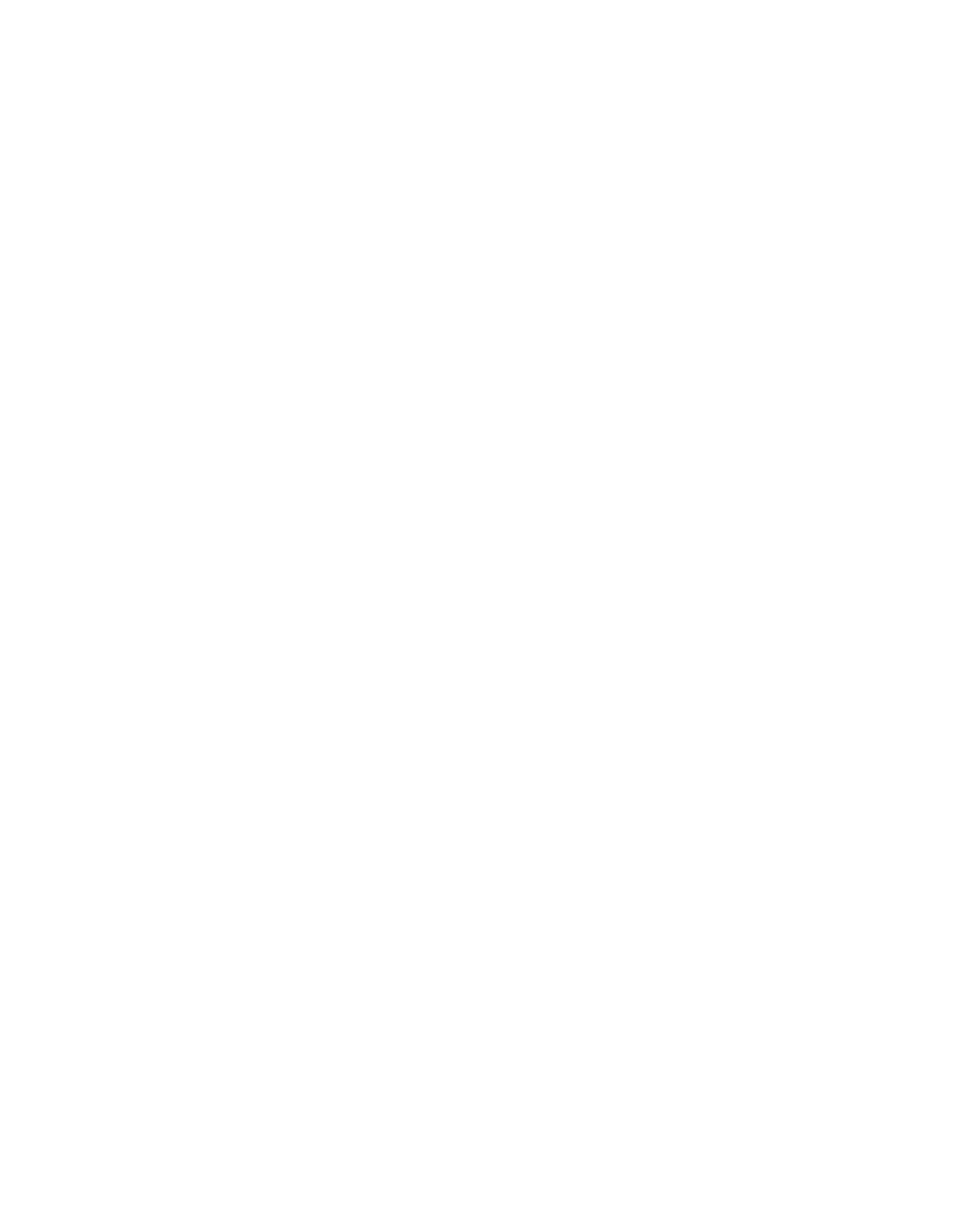#### **Contents**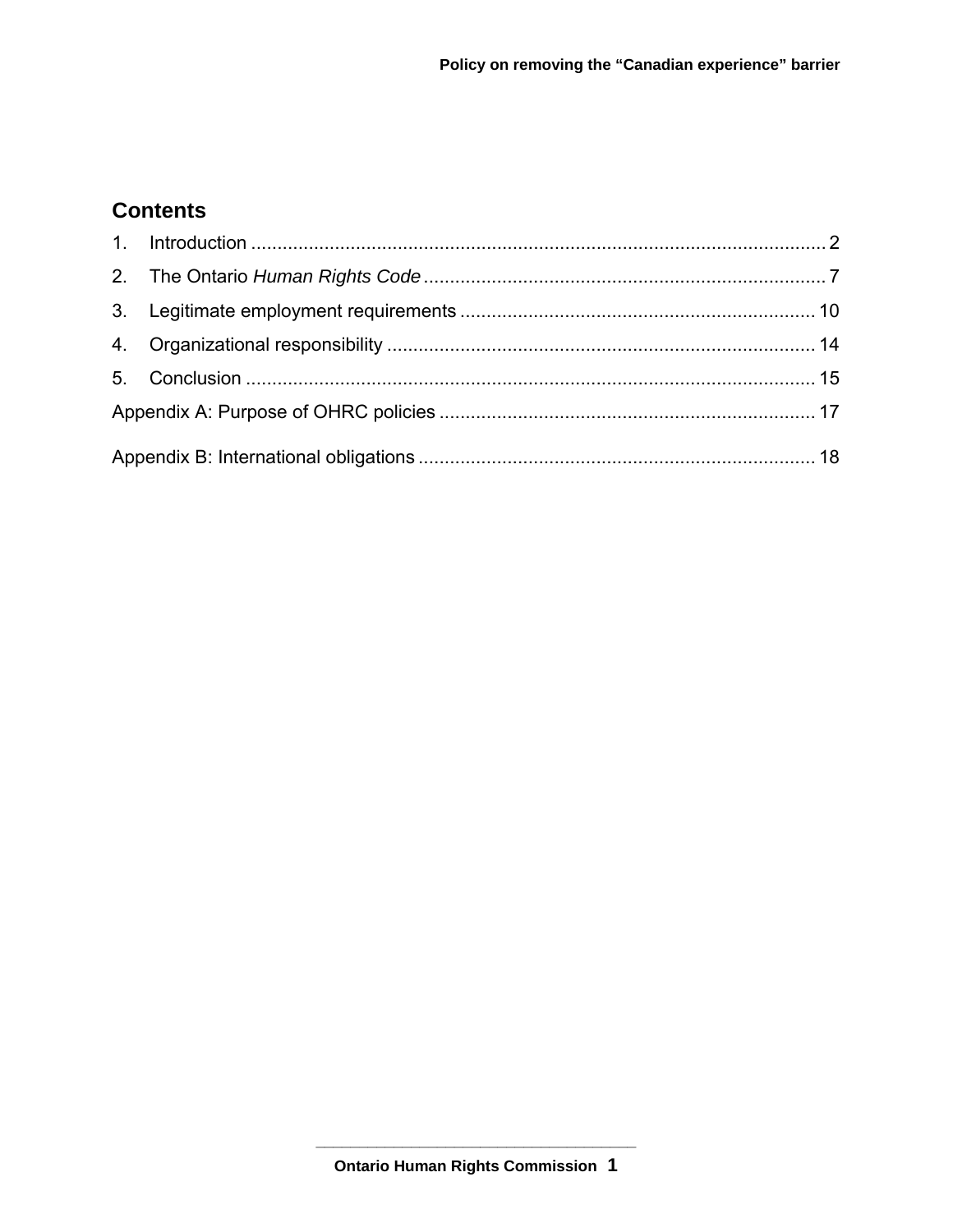#### <span id="page-3-0"></span>**1. Introduction**

Canada is home to immigrants<sup>1</sup> from all over the world. Seen as a place of opportunity, peace and democratic governance, Canada has been able to attract highly-skilled immigrants. In return, Canada's culture, society and economy have been greatly enriched by their contributions.

With its aging population, shrinking birthrate, and shortage of skilled labour, Canada relies on the contributions of immigrants for its economic well-being. In the modern global economy, immigrants with foreign experience can increase Canada's international competitiveness by enhancing the country's "diversity advantage."<sup>2</sup>

Therefore, it is a major concern when recent immigrants to Canada face high rates of both underemployment and unemployment. Statistics Canada reported that between 1991 and 2006, "the proportion of immigrants with a university degree in jobs with low educational requirements (such as clerks, truck drivers, salespersons, cashiers, and taxi drivers) increased."<sup>3</sup> Even after being in Canada for fifteen years, "immigrants with a university degree are still more likely than the native-born to be in low-skilled jobs."<sup>4</sup>

Immigrant groups identify many barriers to finding jobs that correspond to their education, skills and experience. These include:

- employers not recognizing foreign credentials and experience
- language and communication difficulties (particularly relating to "occupational jargon"<sup>5</sup> )
- employers not helping them integrate into the workplace and not providing job-related learning opportunities
- being rejected for positions because they are thought to be "overqualified"

 $<sup>1</sup>$  The Ontario Human Rights Commission (OHRC) recognizes that there are inherent challenges in</sup> finding ways to best describe people. Terminology is fluid and what is considered most appropriate will likely evolve over time. Also, people within a group may disagree on preference and may choose to use different terms to describe themselves. This policy uses the terms "immigrant" and "newcomer" broadly, to include a person who originally had citizenship in another country, but who has entered Canada permanently. This includes refugee claimants, permanent residents and people who now have Canadian citizenship. The OHRC also recognizes that the experiences of recent immigrants may be unique and different from people who have lived in Canada longer, and may also differ from the experiences of second-generation Canadians.<br><sup>2</sup> Coil Laress and Caerge Tillme

Gail Larose and George Tillman, "Valorizing Immigrants' Non-Canadian Work Experience," Canadian

Council on Learning, 2009, at 9.<br><sup>3</sup> Statistics Canada, "Immigrants' Education and Required Job Skills," available online at:  $3$  Statistics Canada, "Immigrants' Education and Required Job Skills," available online at: www.statcan.gc.ca/pub/75-001-x/2008112/pdf/10766-eng.pdf (date retrieved: May 2[4](http://www.statcan.gc.ca/pub/75-001-x/2008112/pdf/10766-eng.pdf), 2012)<br><sup>4</sup> *Ibid.*<br>5 Non Weiner. "Procking Down Perriers to Lebour Market Integration of Novembers in Terent

nud.<br><sup>5</sup> Nan Weiner, "Breaking Down Barriers to Labour Market Integration of Newcomers in Toronto," (2008) *IRPP Choices*, Vol. 14, No. 10 September 2008 at 6.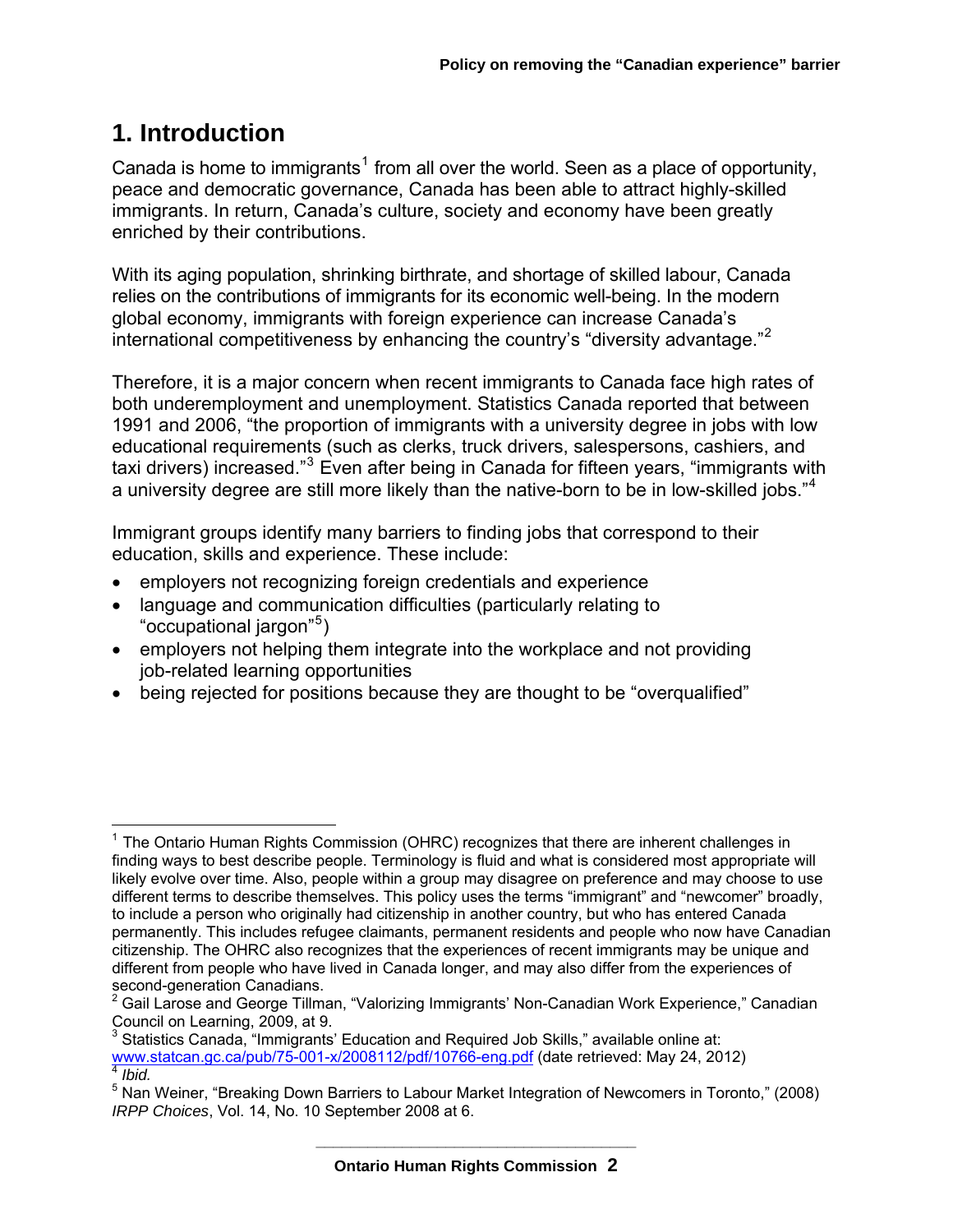- arbitrary requirements for "Canadian experience"<sup>6</sup>
- outright discrimination.<sup>7</sup>

While the Ontario Human Rights Commission (OHRC) recognizes the significance of all of the barriers newcomers potentially face when trying to access the job market, this policy will focus on "Canadian experience" as an employment or accreditation requirement, and as a practice that raises human rights concerns. The OHRC's position is that a strict requirement for "Canadian experience" is *prima facie* discrimination (discrimination on its face) and can only be used in very limited circumstances. The onus will be on employers and regulatory bodies to show that a requirement for prior work experience in Canada is a *bona fide* requirement, based on the legal test this policy sets out.

The Ontario *Human Rights Code* (the *Code*) states that it is public policy in Ontario to recognize the inherent dignity and worth of every person and to provide for equal rights and opportunities without discrimination. The *Code* aims to create a climate of understanding and mutual respect, so that each person feels that they belong in the community and can contribute to it.

Employers, unions, regulatory bodies, governments at all levels, social service agencies serving newcomers and newcomers themselves all have a role to play in making sure that barriers to employment are identified and removed. A number of "best practices" have emerged that can help organizations make sure that they are following the *Code*  and human rights principles:

 $6$  Note that the phrase "Canadian experience" is used in this policy to refer to work experience obtained in Canada. This is different than the so-called "Canadian Experience Class," an immigration stream for temporary foreign workers or foreign students who graduated in Canada, speak fluent English and/or French, and would like to become permanent residents. For more information on the "Canadian Experience Class" see: [www.cic.gc.ca/english/immigrate/cec/index.asp.](http://www.cic.gc.ca/english/immigrate/cec/index.asp) 7

 $\frac{7}{1}$  For more detailed information on employment barriers facing newcomers, see, for example, V. Kukushkin and D. Watt, "Immigrant-Friendly Businesses: Effective Practices for Attracting, Integrating, and Retaining Immigrants in Canadian Workplaces," (2009) Conference Board of Canada at page 12, [available online at: www.conferenceboard.ca/temp/e5fa823a-e869-4bbe-910b-0fa8eef12ef3/10-](http://www.conferenceboard.ca/temp/e5fa823a-e869-4bbe-910b-0fa8eef12ef3/10-041_CanCompete_ImmigrantBusiness_WEB1.pdf) 041\_CanCompete\_ImmigrantBusiness\_WEB1.pdf (date retrieved: May 11, 2012); Weiner, *supra*, note 5; Ministry of Training, Colleges and Universities, *The Facts Are In! A study of the characteristics and experiences of immigrants seeking employment in regulated professions in Ontario*, (2002) at 22, available online at: www.edu.gov.on.ca/eng/document/reports/facts02.pdf (date retrieved: November 13, 2012).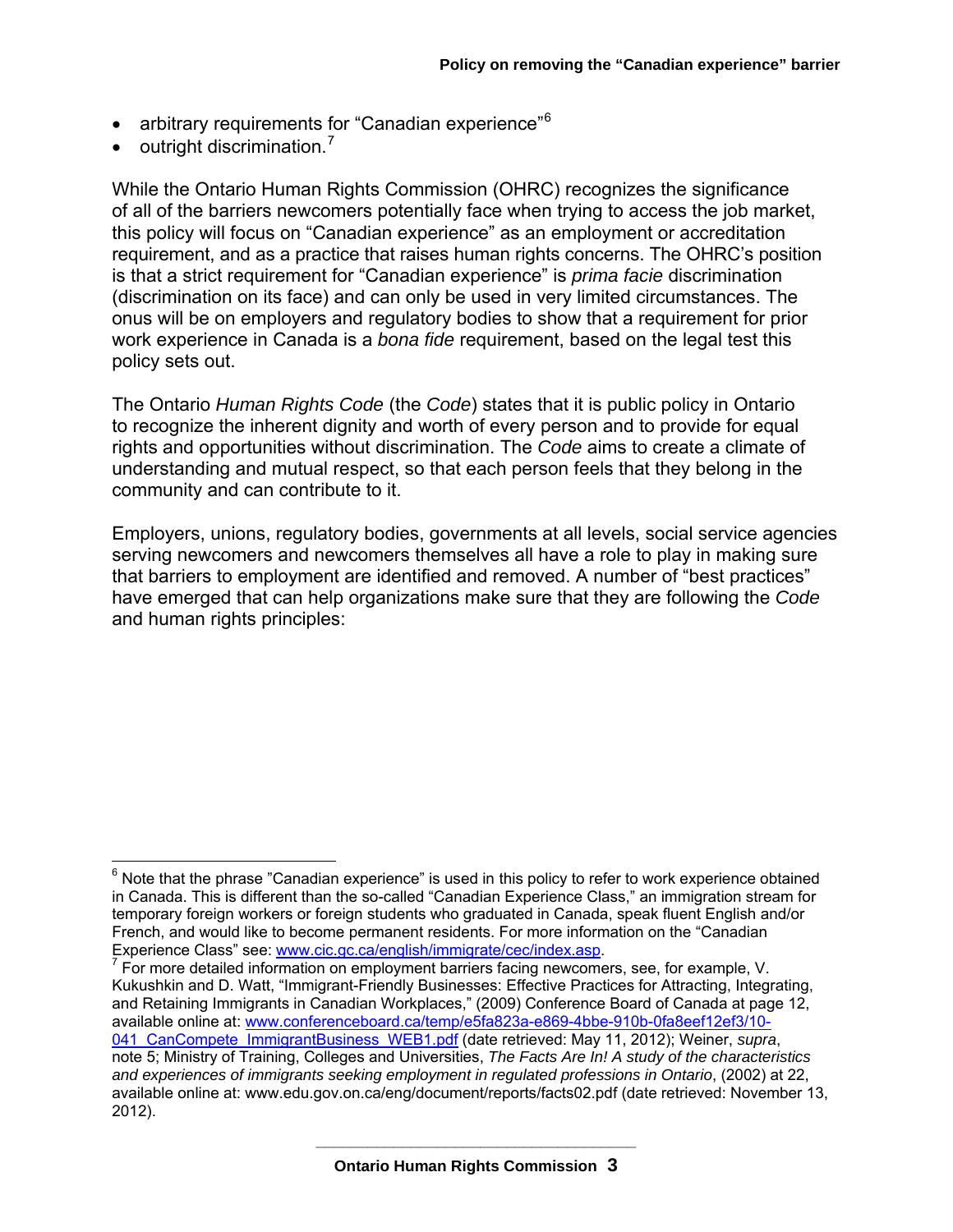#### **Best practices**

#### **Employers, representatives of employers and regulatory bodies should:**

- Examine their organizations as a whole to identify potential barriers for newcomers; address any barriers through organizational change initiatives, such as by forming new organizational structures, removing old practices or policies that give rise to human rights concerns, using more objective, transparent processes, and focusing on more inclusive styles of leadership and decision-making.
- Review job requirements and descriptions, recruitment/hiring practices and accreditation criteria to make sure they do not present barriers for newcomer applicants.
- Take a flexible and individualized approach to assessing an applicant's qualifications and skills.
- Give an applicant the opportunity to prove his/her qualifications through paid internships, short contracts or positions with probationary periods.
- Provide newcomers with on-the-job training, supports and resources that will enable them to close "skill gaps" (*i.e.* acquire any skills or knowledge they may be lacking).
- Use competency-based methods to assess an applicant's skill and ability to do the job.
- Consider all relevant work experience regardless of where it was obtained.
- Frame job qualifications or criteria in terms of competencies and job-related knowledge and skills.
- Support initiatives designed to empower newcomers inside and outside of their organizations (for example, formal mentoring arrangements, internships, networking opportunities, other types of bridging programs, language training, *etc*.).
- Monitor the diversity ratios of new recruits to make sure they reflect the diversity of competent applicants overall.
- Implement special programs,<sup>8</sup> corrective measures or outreach initiatives to address inequity or disadvantage affecting newcomers.
- Supply newcomers and social service agencies serving newcomers with information about workplace norms, and expectations and opportunities within the organization.
- Retain outside expertise to help eliminate barriers to newcomer applicants.
- Form partnerships with other similar institutions that can help identify additional best practices.
- Provide all staff with mandatory education and training on human rights and cultural competence.<sup>9</sup>

<sup>8</sup> For more information, see the OHRC's publication, *Special Programs and the Ontario Human Rights Code: A Self-Help Guide*[, 2012, available online at: www.ohrc.on.ca/en/special-programs-and-ontario-](http://www.ohrc.on.ca/en/special-programs-and-ontario-human-rights-code-self-help-guide)

 $\frac{9}{9}$  Wikipedia defines "cultural competence" as "an ability to interact effectively with people of different cultures, particularly in the context of human resources, non-profit organizations, and government agencies whose employees work with persons from different cultural/ethnic backgrounds. Cultural competence comprises four components: (a) Awareness of one's own cultural worldview, (b) Attitude towards cultural differences, (c) Knowledge of different cultural practices and worldviews, and (d) Crosscultural skills. Developing cultural competence results in an ability to understand, communicate with, and effectively interact with people across cultures." See http://en.wikipedia.org/wiki/Cultural\_competence (date retrieved: November 10, 2012).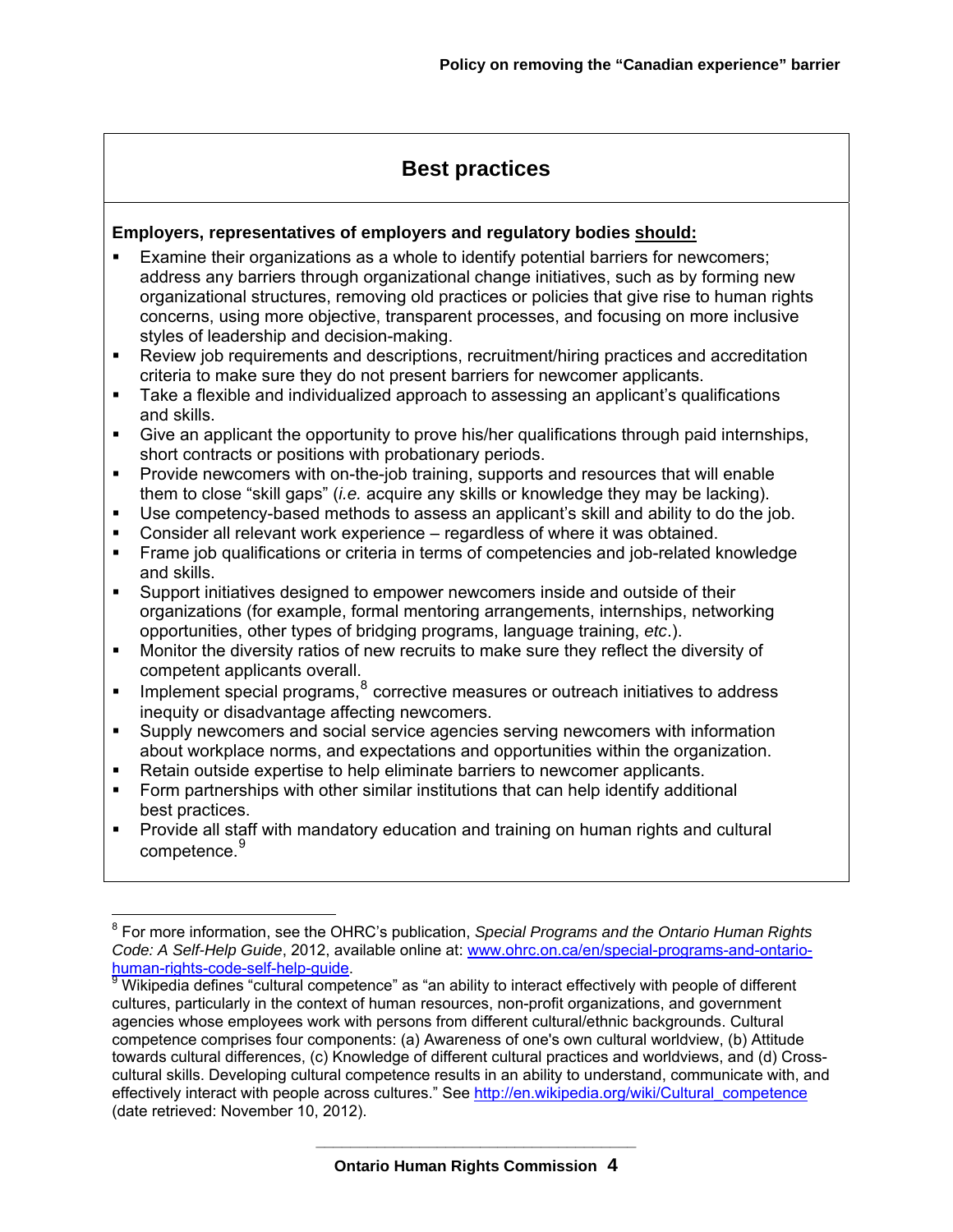#### **Employers, representatives of employers and regulatory bodies should not:**

- Require applicants to have prior work experience in Canada to be eligible for a particular job.
- Assume that an applicant will not succeed in a particular job because he or she lacks Canadian experience.
- Discount an applicant's foreign work experience or assign it less weight than their Canadian work experience.
- Rely on subjective notions of "fit" when considering an applicant's ability to succeed in the workplace.
- Include a requirement for prior Canadian work experience in the job posting or ad, or a requirement for qualifications that could only be obtained by working in Canada.
- Require applicants to disclose their country of origin or the location of their work experience on the job application form.
- Ask applicants questions that may directly or indirectly reveal where their work experience was obtained.
- Ask for local references only.

In a 2003 report, Statistics Canada identified a lack of Canadian experience as the most common barrier for newcomers looking for meaningful employment in Canada. This research showed that this barrier continued to exist two years after their arrival.<sup>10</sup> A recent University of British Columbia study found that Canadian employers value Canadian work experience over international work experience.<sup>11</sup>

In 2012, the OHRC did a public survey on requirements for Canadian experience in the employment sector. The OHRC received more than 1,000 responses from job seekers, regulatory body<sup>12</sup> applicants, employers and others. In addition, the OHRC consulted with a range of organizations and individuals, including agencies serving newcomers, employers, government and regulatory bodies. This background work showed that newcomers face Canadian experience requirements from employers at the job search

<sup>&</sup>lt;sup>10</sup> Statistics Canada, "Longitudinal Survey of Immigrants to Canada: Process, Progress, and Prospects," 2003, at pages 33-34, available online at: [www.statcan.gc.ca/pub/89-611-x/89-611-x2003001-eng.pdf](http://www.statcan.gc.ca/pub/89-611-x/89-611-x2003001-eng.pdf) (date retrieved: May 29, 2012)

<sup>&</sup>lt;sup>11</sup> For example, employer callback rates for résumés that listed only foreign job experience was significantly lower than for those résumés that included work experience in Canada: see Philip Oreopoulos, "Why Do Skilled Immigrants Struggle in the Labor Market? A Field Experiment with Six Thousand Resumes," 2009, available online at: [www.nber.org/papers/w15036](http://www.nber.org/papers/w15036) (date retrieved: May 28, 2012).

The term "regulatory body" is used in this policy to describe organizations (legislated or not) that oversee a particular profession and govern their members in the public interest. Some regulatory bodies issue licences to trained professionals to enable them to practise their profession in the Province of Ontario. In this sense, they are the gatekeepers to their particular profession or trade. Other regulatory bodies do not have a "gatekeeping" function as such. Although membership in this type of regulatory body may be voluntary, it may come with certain advantages for individuals seeking to practise in that particular profession, including a professional designation, certification, or accreditation. As mentioned above, many regulatory bodies derive their authority to govern a particular profession from legislation. It is important to note that, as a quasi-constitutional document, the *Human Rights Code* has primacy over this legislation, unless the legislation states otherwise.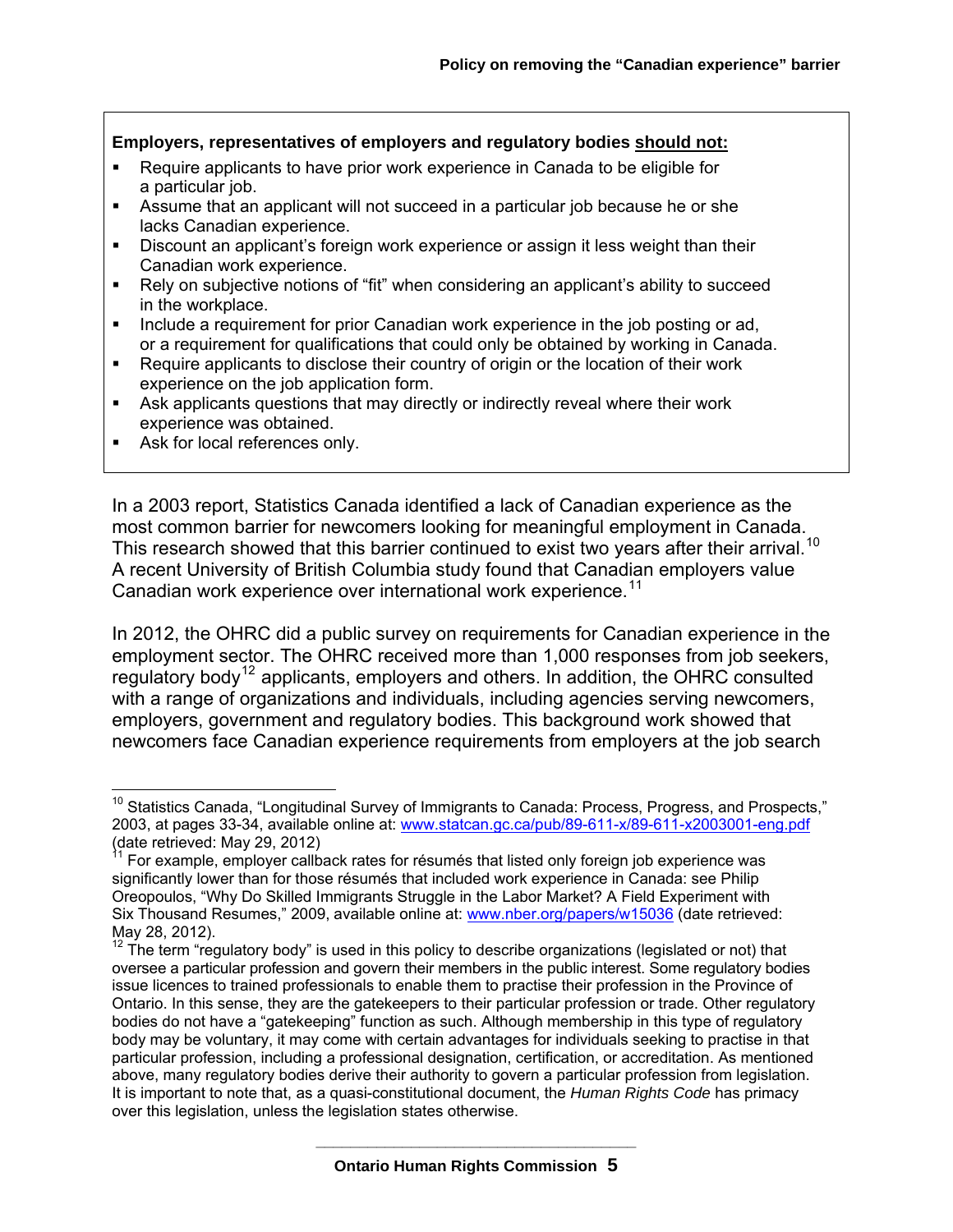stage.<sup>13</sup> They also face these obstacles when they try to get professional accreditation, as many regulatory bodies will not admit new members without prior work experience in Canada.<sup>1</sup>

When facing a requirement for Canadian experience, newcomers are in a very difficult position: they can't get a job without Canadian experience and they can't get Canadian experience without a job.<sup>15</sup> Responses to the OHRC's survey show that many newcomers turn to unpaid work (*e.g.* volunteering or internships) or "survival jobs" – low-skill work outside of their field of expertise – to meet the requirement for Canadian experience. For example, two survey respondents wrote:

[...] It took me a very long time to find a job and the one that I finally got was due to my many, many months of continuous hard work and long hours as a volunteer. The work I do now has nothing to do with what I went to college for. It was sad, depressing and a financially-draining struggle for me.

[...] The main reason that they cited [in support of their decision not to hire me] is lack of Canadian experience. I have all the qualifications and over 12 years of experience in a multi-cultural and fast-paced work environment, and I feel that I have good communication skills too. I have even offered to work without wages for a few weeks so that they can judge me and my work. I have started getting frustrated and am planning to go back. They say they need skilled workers but don't recognize your overseas experience.

 $13$  Feedback from the OHRC's survey shows that while some employers ask for Canadian experience in their job ads, it appears to be more common for employers to ask about Canadian experience in more subtle ways (for example, through in-person interviews, or through recruitment agencies). Agencies serving newcomers told the OHRC that, in some cases, employers may disregard a résumé that lacks evidence of Canadian experience, without the job applicant ever knowing the reason why he or she was never contacted for the position. Employers may also form conclusions about an applicant's lack of Canadian experience based on factors such as an unfamiliar résumé or cover letter format, references in<br>a résumé to foreign work experience or foreign educational credentials, written communication style, etc.

<sup>&</sup>lt;sup>14</sup> The Office of the Fairness Commissioner (OFC), an arm's length agency of the Government of Ontario, was set up in 2007 to make sure that everyone who is qualified to practise in a regulated profession in Ontario can get a licence to practise here. It looks at barriers in the registration practices of some regulatory bodies. For example, the OFC asks whether international experience is sufficient to meet the objectives of a workplace or clinical experience requirement, and asks to what extent Canadian or Ontario experience is needed to practice a profession in Ontario. For more information, see:

[www.fairnesscommissioner.ca/en/index.php.](http://www.fairnesscommissioner.ca/en/index.php) [15](http://www.fairnesscommissioner.ca/en/index.php) Larose and Tillman, *supra*, note 2 at 2.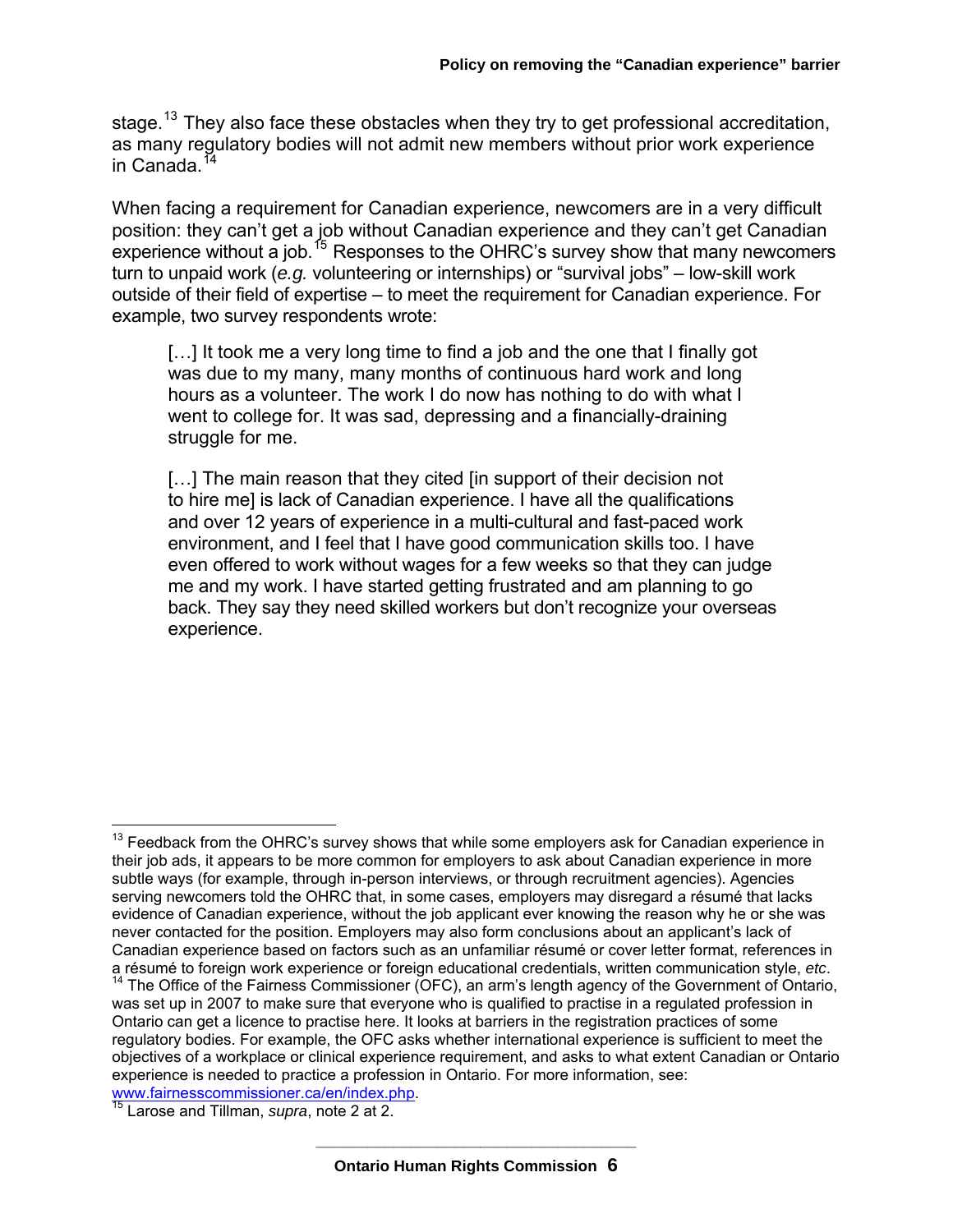<span id="page-8-0"></span>A newcomer will find it harder to integrate into Canadian society, and to contribute meaningfully to their new homeland, if they cannot earn an adequate wage.<sup>16</sup> Decent employment is needed for socio-economic well-being, which in turn affects health, access to education and access to services. As one British Columbia human rights tribunal observed: "it cannot be in anyone's interest to continue to accept into this country some of the best and brightest individuals from around the world, and to then make it virtually impossible for them to use the skills that they bring with them."<sup>17</sup>

Newcomers, employers and Canadian society at large suffer untold losses when people are not able to work to their full capacity. And, if Canada is seen as a place where it is impossible to find a good job, a job in your field, or where, as an engineer or a Ph.D. graduate you are likely to end up driving a taxi, it will no longer be a desirable destination for many of the world's most skilled immigrants. They will simply choose to go elsewhere.

## **2. The Ontario** *Human Rights Code*

Many immigrants who have chosen Canada as their home have settled in Ontario. Statistics Canada reports that in Toronto, "almost half of the population (47.3%) is foreign born, the highest share for any major city in the developed world, including New York, Miami and Sydney."<sup>18</sup>

Section 5 of the *Code* states that every person in Ontario has a right to be free from discrimination in employment based on race, ancestry, colour, place of origin and ethnic origin. People should not experience barriers to employment based on characteristics that are associated with any of these grounds.

Section 6 of the *Code* states that every person in Ontario has a right to be free from discrimination with respect to membership in any trade or occupational association or self-governing profession based on race, ancestry, colour, place of origin and ethnic origin. Therefore, the bodies that govern regulated professions and compulsory trades should avoid using membership or licensing criteria that could discriminate against people based on these grounds.

[www.publications.gc.ca/collections/collection\\_2008/statcan/11F0019M/11f0019m2008319-eng.pdf](http://www.publications.gc.ca/collections/collection_2008/statcan/11F0019M/11f0019m2008319-eng.pdf) (date retrieved: May 24, 2012)

 $16$  Some newcomers may find that while they are successful getting a job, their lack of Canadian experience negatively affects their compensation rates, and/or their opportunities for promotion and advancement within the organization. For example, in *Clarke Institute of Psychiatry v. Ontario Nurses' Assn,* [2001] O.L.A.A. No. 184, a grievance was upheld when the employer denied the grievors' out-ofcountry credit on the salary grid based on their race and place of origin. The employer's policies were discriminatory because they required that employees with African experience file verification of their outof-country experience, yet they did not require an employee with experience from Ireland to file the same verification. See also Re Eastern Ontario Health Unit and A.A.H.P.O., [1996] O.L.A.A. No. 898. <sup>17</sup> Bitonti v. British Columbia (Ministry of Health) (No. 3) (1999), 36 C.H.R.R. D/263 at para. 381.<br><sup>18</sup> Garnett Picot, "Immigrant Economic and Social Outcomes in Canada: Research and Data Development at Statistics Canada," Statistics Canada, 2008, available online at: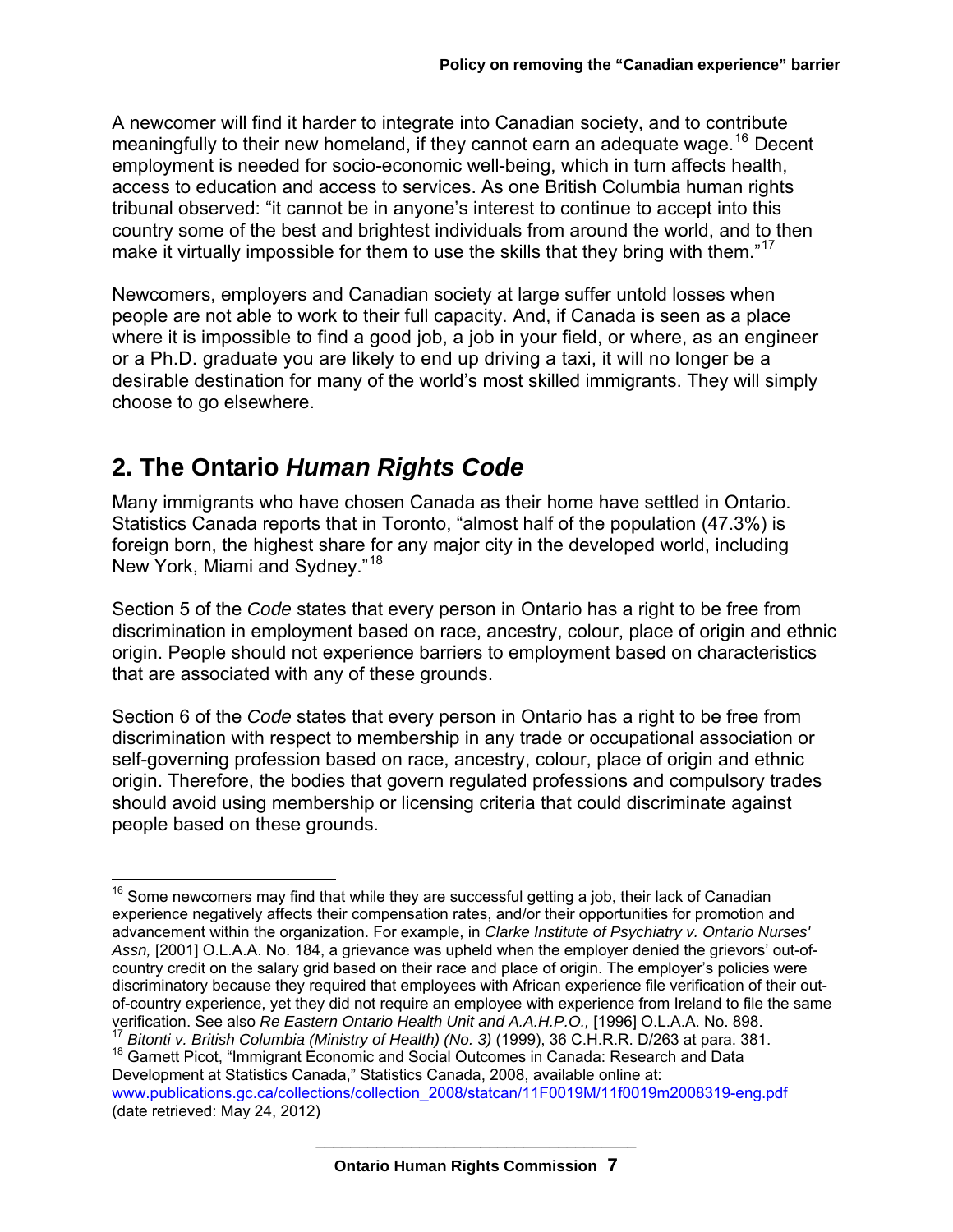Discrimination under the *Code* can be direct: for example, an employer may refuse to grant a job to someone because of prejudices related to the person's place of origin. But the *Code* also prohibits discrimination that results from requirements, qualifications or factors that may appear neutral but which have a negative effect on people identified by the *Code.* This is often called "adverse effect" or "constructive" discrimination.[19](#page-9-0) A job ad, hiring or accreditation process that limits the opportunity to people with Canadian experience can have an adverse impact on recent immigrants. Most newcomers to Canada will not yet have Canadian work experience, even though they may have relevant international experience and be qualified to do the job or be professionally accredited. One respondent to the OHRC's survey stated:

The specifics of the experience outlined in the job advertisement could not possibly have been gained outside of Canada. For instance, most of the jobs in my field require that I have knowledge of the Canadian banking regulations which I obviously can't have having not worked or been educated here.

A distinction based on where a person acquired their work experience may indirectly discriminate based on *Code* grounds such as race, ancestry, colour, place of origin and ethnic origin.

Barriers in the recruitment, selection and hiring of employees, or in the accreditation processes of regulatory bodies may result in systemic discrimination. Systemic or institutional discrimination consists of patterns in an organization's behaviour, policies or practices that create or continue a position of relative disadvantage for people identified by the *Code*. [20](#page-9-1) These appear neutral on the surface, but can exclude people identified by *Code* grounds. Systemic or institutional discrimination can be a major barrier to newcomers to Ontario who are trying to find decent employment or become accredited members of their professions.

<span id="page-9-0"></span><sup>19</sup> Section 11 of the *Code* allows the person or organization responsible for accommodation to show that the requirement, qualification or factor is reasonable and *bona fide* by showing that the needs of the group to which the complainant belongs cannot be accommodated without undue hardship. For more discussion, see the section entitled, "Legitimate employment requirements."

<span id="page-9-1"></span><sup>&</sup>lt;sup>20</sup> From C. Agocs, "Surfacing Racism in the Workplace: Qualitative and Quantitative Evidence of Systemic Discrimination" " (2004) 3:3 Canadian Diversity 25 at 25. Other definitions have been offered, for example:

*<sup>…</sup>practices or attitudes that have, whether by design or impact, the effect of limiting an individual's or a group's right to the opportunities generally available because of attributed rather than actual characteristics….* [from *Action Travail des Femmes v. Canadian National* (1984), 5 C.H.R.R. D/2327 (C.H.R.T.), aff'd (1987), 8 C.H.R.R. D/4210 (S.C.C.)

*<sup>…</sup>systemic discrimination…results from the unintended consequences of established employment systems and practices. Its effect is to block employment opportunities and benefits for members of certain groups. Since the discrimination is not motivated by a conscious act, it is more subtle to detect and it is necessary to look at the consequences or the results of the particular employment system.* [from *National Capital Alliance on Race Relations v. Canada (Health and Welfare)* (1997), 28 C.H.R.R. D/179 (C.H.R.T.) [at para. 164.]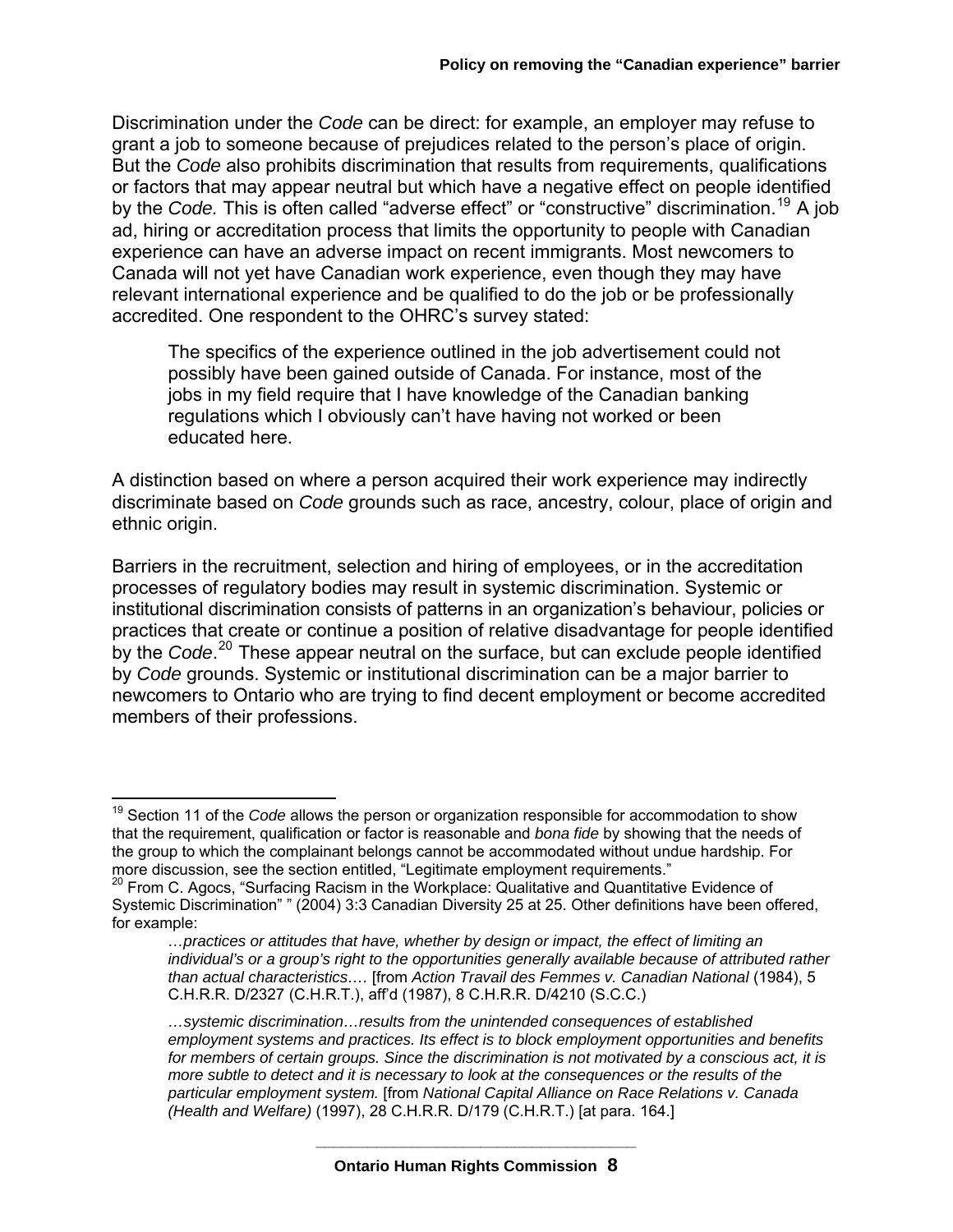**Example:** A regulatory body requires all applicants to complete a 10- month internship program in Canada as a condition of the licensing process. Even though all applicants must meet this condition, many newcomers to Canada have a harder time getting internships because of characteristics associated with race, ancestry, colour, place of origin and ethnic origin. As a result, this requirement will likely have an adverse impact on newcomers.

The courts have emphasized the importance of ensuring "substantive equality" in human rights law. Substantive equality looks at the impact of laws, policies or actions on disadvantaged groups, and tries to make sure that rules, requirements or treatment do not indirectly draw distinctions based on prohibited grounds.

Section 23(1) of the *Code* prohibits employers from publishing or displaying employment ads or invitations to apply that directly or indirectly classify or indicate qualifications by a prohibited ground of discrimination. References to Canadian experience in job ads may discourage newcomers, who would otherwise be qualified for the position, from submitting an application. An employer that publishes ads that include requirements for Canadian experience risks violating the *Code*.

Section 23(2) of the *Code* prohibits using an employment application form or asking the applicant written or oral questions that directly or indirectly classifies them based on a prohibited ground of discrimination. At the application stage, employers should not ask whether a candidate has Canadian experience. Doing so may reveal *Code-*related characteristics about the applicant. Employers should only ask about the candidate's relevant trade, professional or other qualifications and prior experience, regardless of where they got it.

Under section 23(3) of the *Code*, an employer might be able to ask about Canadian experience in a job interview or state that Canadian experience is preferred, but only if they can show that work experience in Canada is a legitimate requirement, and that providing accommodation would cause undue hardship. The legal test for such requirements is a high one and is set out below. Otherwise, employers should not ask questions about where an applicant got their experience.

Section 23(4) of the *Code* prevents an employer from using an employment agency to hire people based on preferences related to *Code* grounds. Some respondents to the OHRC's survey said that the barriers they encountered were put in place by employment agencies. For example, one person wrote: "a number of jobs to which I applied directly were also on the portals of some recruiters and the recruiters did not shy away from saying that the employer is looking for people with Canadian work experience." Section 23(4) prohibits an employer from using an employment agency to recruit, select, screen or hire people based on whether they have Canadian work experience.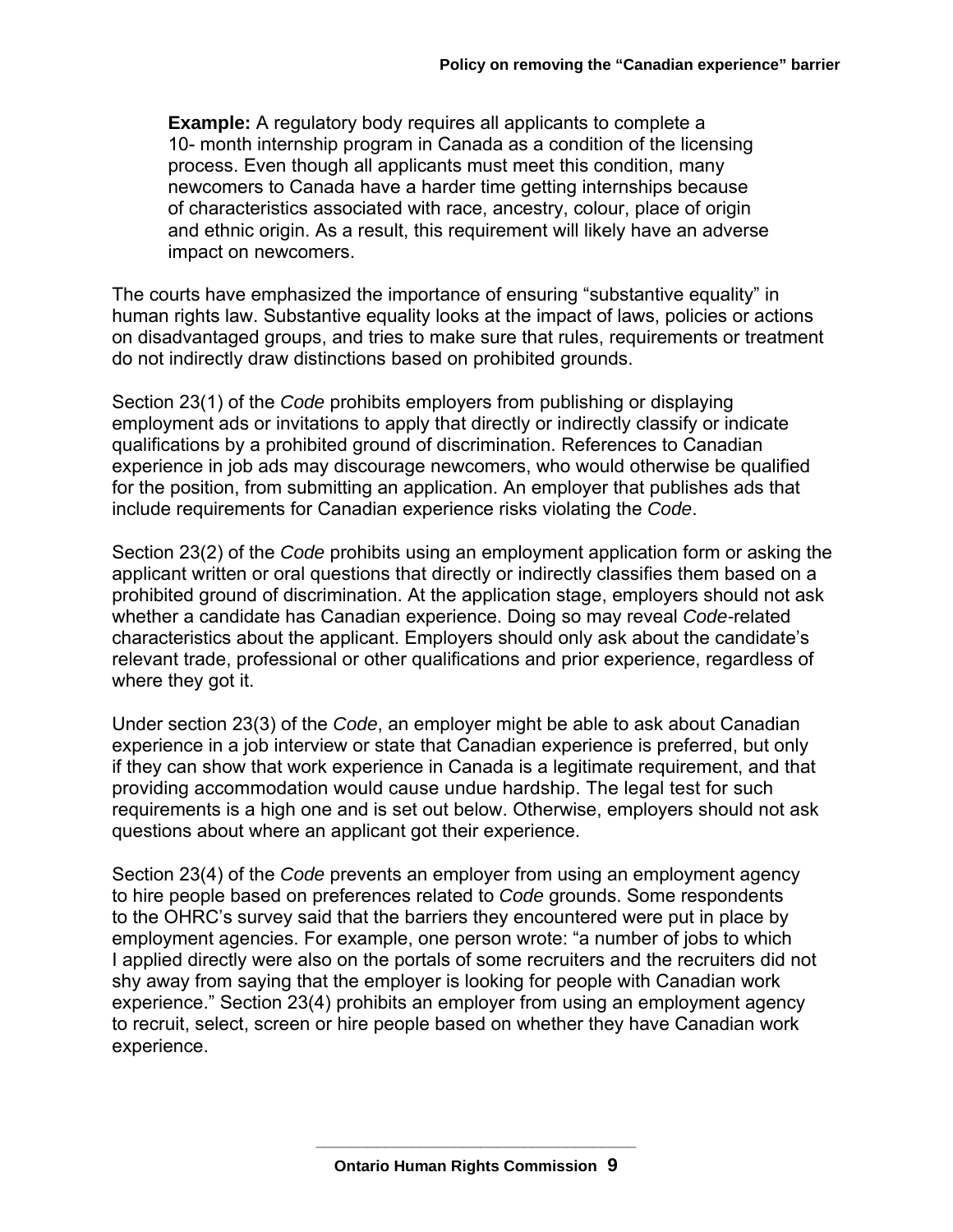<span id="page-11-0"></span>Employers and regulatory bodies should assess all prior work experience, regardless of where it was obtained. Often, there are easy ways to assess a person's skills and abilities without having to contact a Canadian reference or insist on prior work experience in Canada.

**Example:** An employer is looking for a typist/receptionist. Even if the person received their training in another country, there are several options available to verify skills, including standardized tests (typing tests, for example), letters of reference or probationary periods.

Employment requirements and duties should be reasonable, genuine and directly related to doing the job. Similarly, in the case of regulatory bodies, accreditation requirements should be reasonable, genuine and directly related to the applicant's competence. The OHRC's position is that a strict requirement for "Canadian experience" is discriminatory on its face and can only be used in limited circumstances. The onus will be on employers and regulatory bodies to show that a requirement for Canadian experience is a *bona fide* requirement, based on the legal test set out below.

#### **3. Legitimate employment requirements**

There is no common understanding of the skills employers or regulatory bodies are trying to assess when they impose a requirement that applicants have Canadian experience. This can be extremely frustrating for newcomers who may be qualified for a position or professional accreditation, but who have not yet worked in Canada, and are not given a chance to prove their qualifications. Many newcomers feel that the approach of many Canadian employers is "arbitrary and often needlessly penalizes them for their lack of Canadian experience and credentials."<sup>21</sup> In some cases, requiring applicants to have Canadian experience may be disguised discrimination, and a way to screen out newcomers from the hiring process.<sup>22</sup> One respondent to the OHRC's survey stated:

I have worked all over Europe and I know that there [is] no problem like "European experience". I believe that Canadian experience is a self-invented barrier to stop immigrants with high education getting into highly-paid, high level jobs.

<sup>21</sup> Jean Lock Kunz, *et al.*, "Unequal Access: A Canadian Profile of Racial Differences in Education, Employment and Income," at 29; available online at:

http://atwork.settlement.org/downloads/Unequal\_Access.pdf (date retrieved: June 7, 2012).<br><sup>[22](http://atwork.settlement.org/downloads/Unequal_Access.pdf)</sup> In a recent study that looked at why Canadian immigrants, allowed into Canada based on their skill, continue to struggle in the labour market, University of British Columbia researchers found that résumés of people with English-sounding names received interview requests 40% more often than applicants with Chinese, Indian or Pakistani names. The author of the study concluded that "overall, the results suggest considerable employer discrimination against applicants with ethnic names or with experience from foreign firms." See Oreopoulos, *supra*, note 11 at 1.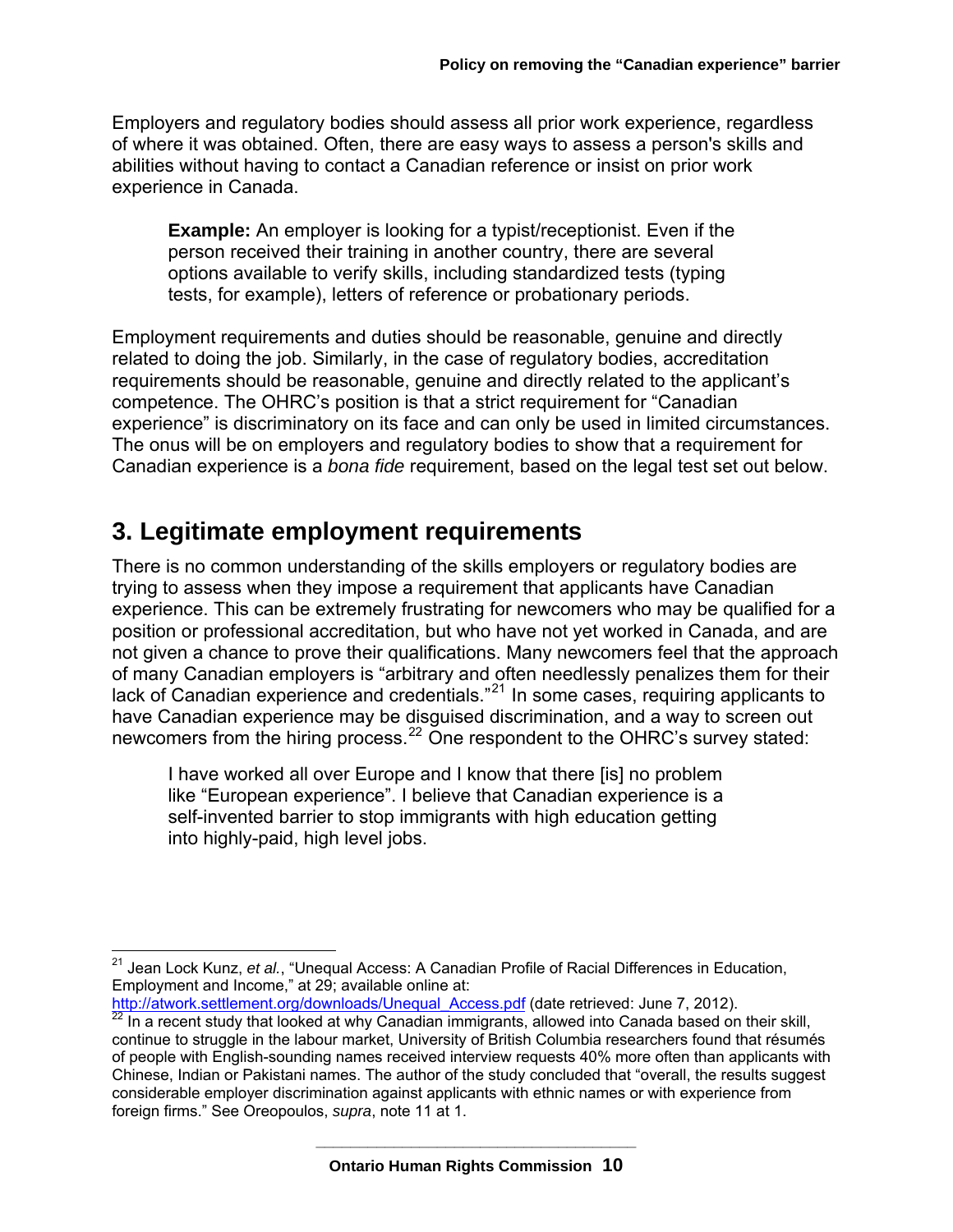Some employers may mistakenly believe that the only way for a job applicant to show that they "have what it takes" to be effective or "fit" in a Canadian workplace is to show that they already have experience working in Canada.<sup>23</sup> These employers may think that a Canadian experience requirement can be used as a short-cut, or a proxy, to measure a person's competence and skills.<sup>24</sup> Similarly, some regulatory bodies may believe that an applicant can only learn the Canadian norms and standards of their particular trade or profession if they have spent time working in a Canadian environment or working under the supervision of someone who is licensed to practise that profession in Canada.

Even where employers and regulatory bodies may be acting in good faith, a candidate's Canadian experience, or lack thereof, is not a reliable way to assess a person's skills or abilities. And, imposing requirements of this nature may contravene the *Code*. Employers and regulatory bodies should be clear about the specific qualifications they are seeking, rather than using "catch-all" terms like "Canadian experience." For example, if the ability to communicate effectively is what is required, they should state this clearly and give applicants the opportunity to show this skill.

A requirement for Canadian experience, even when implemented in good faith, can be a barrier in recruiting, selecting, hiring or accrediting, and may result in discrimination. Under the *Human Rights Code*, where discrimination is found, the organization or institution the claim is made against may establish a defence to the discrimination by showing that the policy, rule or requirement that resulted in unequal treatment is a legitimate standard, or a "*bona fide*" requirement. In the *Meiorin*<sup>25</sup> decision, the Supreme Court of Canada set out a three-part test to determine whether a standard that results in discrimination can be justified as a reasonable and *bona fide* one. The organization or institution must establish on a balance of probabilities that the standard, factor, requirement or rule:

- 1. was adopted for a purpose or goal that is rationally connected to the function being performed
- 2. was adopted in good faith, in the belief that it is needed to fulfill the purpose or goal, and
- 3. is reasonably necessary to accomplish its purpose or goal, because it is impossible to accommodate the claimant without undue hardship.

<sup>23</sup> Izumi Sakamoto, *et al.*, (2010). "'Canadian Experience,' Employment Challenges, and Skilled Immigrants: A Close Look Through 'Tacit Knowledge,'" available online at: [www.beyondcanadianexperience.com/sites/default/files/csw-sakamoto.pdf](http://www.beyondcanadianexperience.com/sites/default/files/csw-sakamoto.pdf) (date retrieved: March 19, 2013).

<sup>&</sup>lt;sup>24</sup> In an age of advanced global communication, modern technology provides various ways for employers and others to quickly and easily access or verify an applicant's foreign qualifications or credentials. 25 *British Columbia (Public Service Employee Relations Commission) v. BCGSEU* ["*Meiorin*"], [1999]

<sup>3</sup> S.C.R. 3.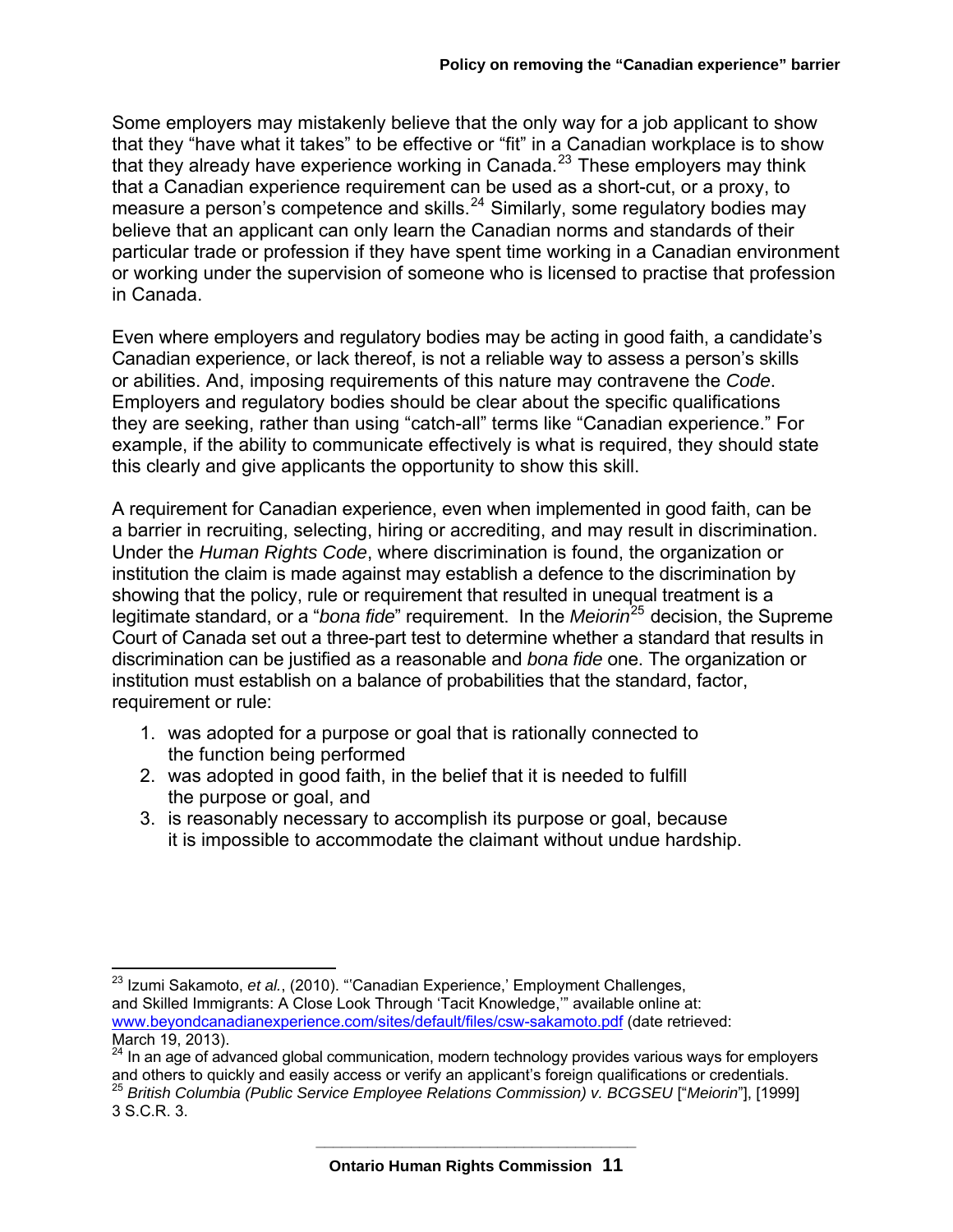As a result of this test, the rule or standard itself must be as inclusive as possible of individual differences, rather than maintaining discriminatory standards with accommodation for those people who cannot meet them. Even then, there may still be a need to accommodate individual differences up to the point of undue hardship. This ensures that each person is assessed according to his or her own personal abilities instead of being judged against presumed group characteristics.<sup>26</sup>

For an employment or accreditation requirement, such as having Canadian experience, to be found to be legitimate or "*bona fide*," an organization must show that they have made the requirement as inclusive as possible and that they have taken steps to accommodate applicants covered by the *Code.* This would mean assessing people on an individual basis, and would include considering non-Canadian experience and other qualifications.

The procedure used to assess and achieve accommodation is as important as the substantive content of accommodation. Some of the questions to be considered are:

- Did the person responsible for accommodation investigate alternative approaches that do not have a discriminatory effect?
- Why were viable alternatives not implemented?
- Can there be different standards that reflect group or individual differences and capabilities?
- Can an organization's legitimate objectives be met in a less discriminatory way?
- Is the standard designed to make sure the desired qualification is met without placing undue burden on the people it applies to?
- Have all the people who are obliged to assist in the search for accommodation fulfilled their roles? $27$

Recruitment, selection, hiring and accreditation decisions should not be made based on stereotypes<sup>28</sup> about people or assumptions about the quality of work experience not gained in Canada. Employers and regulatory bodies should not treat a lack of work experience in Canada as equivalent to negative work experience or a bad employer reference, for example. The tendency by employers to devalue foreign work experience was a major theme throughout the responses to the OHRC's survey. One person said:

The first question is if I have Canadian experience, or, in the worst of cases, if I have experience in Ontario. Then all my professional background goes to the garbage can… In some way, they force me to start again from zero and I have to make all my experience over here…

<sup>26</sup> *British Columbia (Superintendent of Motor Vehicles) v. British Columbia (Council of Human Rights)* ["*Grismer*"], [1999] 3 S.C.R. 868 at para. 19. 27 *Ibid.* 

 $28$  Stereotyping can be described as a process where people use social categories such as race, colour, ethnic origin, place of origin, *etc.* in acquiring, processing and recalling information about others. Stereotyping typically involves attributing the same characteristics to all members of a group, regardless of their individual differences. It is often based on misconceptions, incomplete information and/or false generalizations.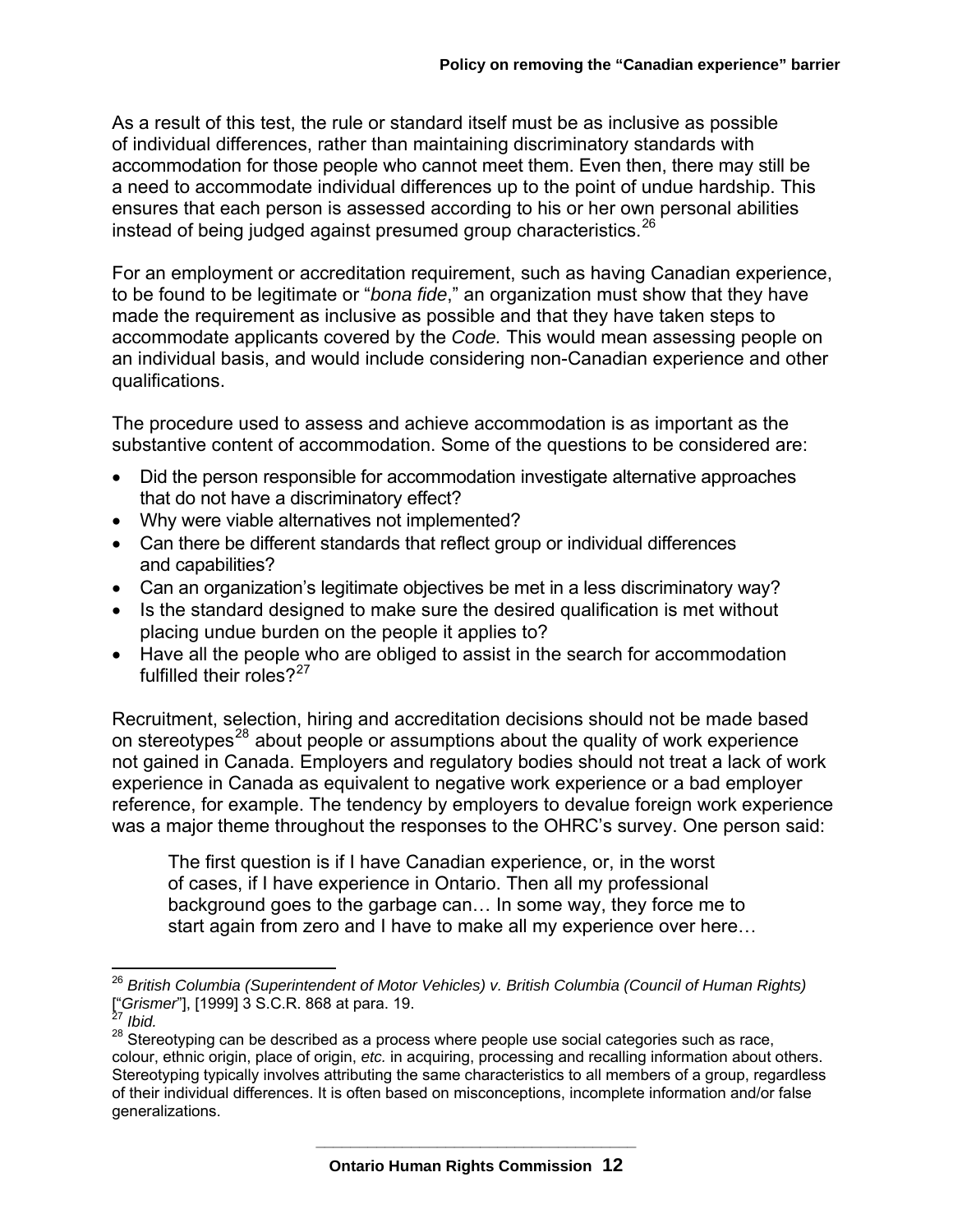Where an applicant lacks Canadian experience for reasons related to a *Code* ground, employers and regulatory bodies should look at other available information to make a reasonable and fair assessment.<sup>29</sup>

Applicants should be assessed on an individual basis, rather than being screened out based on general rules. When looking at the accreditation of foreign professionals, tribunals have applied the test in *Meiorin* and found evaluation standards to be *bona fide* where they are not based on assumptions about the superiority of Canadian training, but rather have used individual assessments that have regard for the actual training received.<sup>30</sup>

All prior work experience should be assessed, regardless of where it was obtained. Employers should seek job-related qualifications (for example, the ability to plan a project and complete it to required timelines or the ability to show familiarity with Canadian laws, industry norms or standards). Applicants should be given the opportunity to establish relevant skills and experience in a variety of ways. The essential question is whether the applicant is qualified to do the job at hand.

**Example:** Rather than imposing a general Canadian experience requirement on job applicants, or insisting that they have established local business contacts before they are hired, an advertising agency provides job applicants with the opportunity to show their ability to generate business.

**Example:** Instead of requiring all foreign-trained applicants to undergo two years of practicum training to receive a professional designation, a regulatory body provides the opportunity for applicants to show their technical skills and knowledge in a practical, competency-based test.

This approach is consistent with case law dealing with assessing the credentials of foreign-trained professionals. In *Bitonti v. British Columbia (Ministry of Health)*, a case that dealt with the qualifications of international medical school graduates, the tribunal recognized the importance of having a mechanism where graduates can have "their skills assessed based on merit rather than assumption and that they be given an opportunity to compete fairly" with graduates of Canadian medical schools.<sup>31</sup> The tribunal found it problematic that the applicants were not provided with "the ability to demonstrate the equivalency of their qualifications."<sup>32</sup>

<sup>29</sup> This approach is consistent with the approach taken in *Ahmed v. 177061 Canada Ltd.* (2002), 43 C.H.R.R. D/379 (Ont. Bd. Inq.) in which it was found, in the context of rental housing, that treating the lack of a rental history in the same way as a negative rental history results in discrimination where the lack of a rental history is related to a Code ground, as is the case with new comers, refugees and others.

 $^{30}$  White v. National Committee on Accreditation, 2010 HRTO 1888 (CanLII).<br> $^{31}$  Bitonti v. British Columbia (Ministry of Health) (No. 3) (1999), 36 C.H.R.R. D/263 at para. 381.<br> $^{32}$  Ibid at para. 235.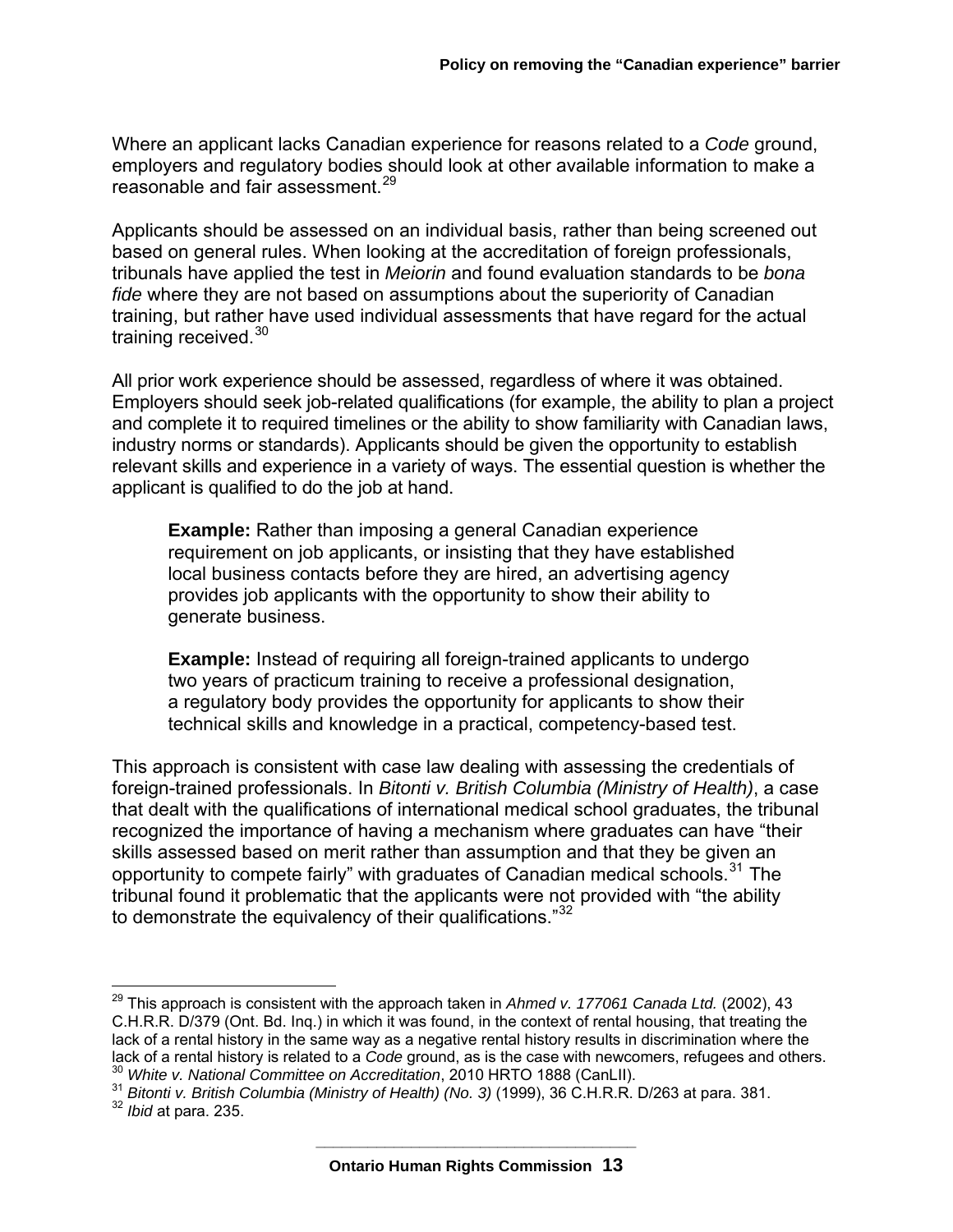<span id="page-15-0"></span>Decision-making processes related to hiring or accreditation should be as transparent as possible. Job ads, for example, should state clearly the specific skills and work experience that are required for each of the duties associated with the position, and job requirements must be related to the position. Job applicants should be given an opportunity to show their abilities during interviews and even in a simulated job setting.

Employers who routinely refuse to hire people who are identified by specific *Code* grounds may be motivated by negative attitudes, biases and/or stereotypes. In the context of employment, actions based on discriminatory stereotypes are a violation of the *Code*. Employers should rely on objective and standardized criteria when choosing applicants to minimize the chances that discrimination will play a role in the selection process. Assessments based on whether a person would "fit" into the culture of a workplace, for example, open the door for cultural biases and stereotypes to influence decision-making, and may exclude *Code*-protected people. Where an employer receives multiple job applications, they should be prepared to show how they chose the successful applicant.  $33$ 

The onus is on the employer or the regulatory body to show that a requirement for people to have work experience in Canada is *bona fide* and reasonable. An organization will not be able to show this unless they can show that they have taken a flexible approach, assessed the individual's other types of experience, and weighed this against other requirements.

#### **4. Organizational responsibility**

Organizations and institutions have a responsibility to be aware of whether their practices, policies and programs have a negative impact or result in systemic discrimination against people or groups protected by the *Code*. It is not acceptable from a human rights perspective to choose to remain unaware of the potential existence of discrimination or harassment, to ignore or to fail to act to address human rights matters, whether or not a complaint has been made. Human rights decisions are full of findings of liability and assessments of damages that are based on, or aggravated by, an organization's failure to appropriately address discrimination.

Organizations and institutions operating in Ontario must have measures in place to prevent and respond to breaches of the *Code*. They have a duty to take steps to foster environments that respect human rights. This takes commitment and work, but is part of the cost of doing business in a province that is committed to the goal of equality, as a matter of public policy expressed through the *Code*.

<sup>33</sup> In *Lasani v. Ontario (Ministry of Community and Social Services) (No. 2)* (1993), 21 C.H.R.R. D/415 (Ont. Bd. Inq.), the tribunal stated at paragraph 54: "I entirely accept the view urged upon me by the Commission that where ethnic prejudice is a reality, but a secret, unadmitted reality, a board of inquiry should look very carefully at the proffered explanations for failure to hire or failure to promote members of ethnic communities who are otherwise qualified for a position, but are not hired or promoted."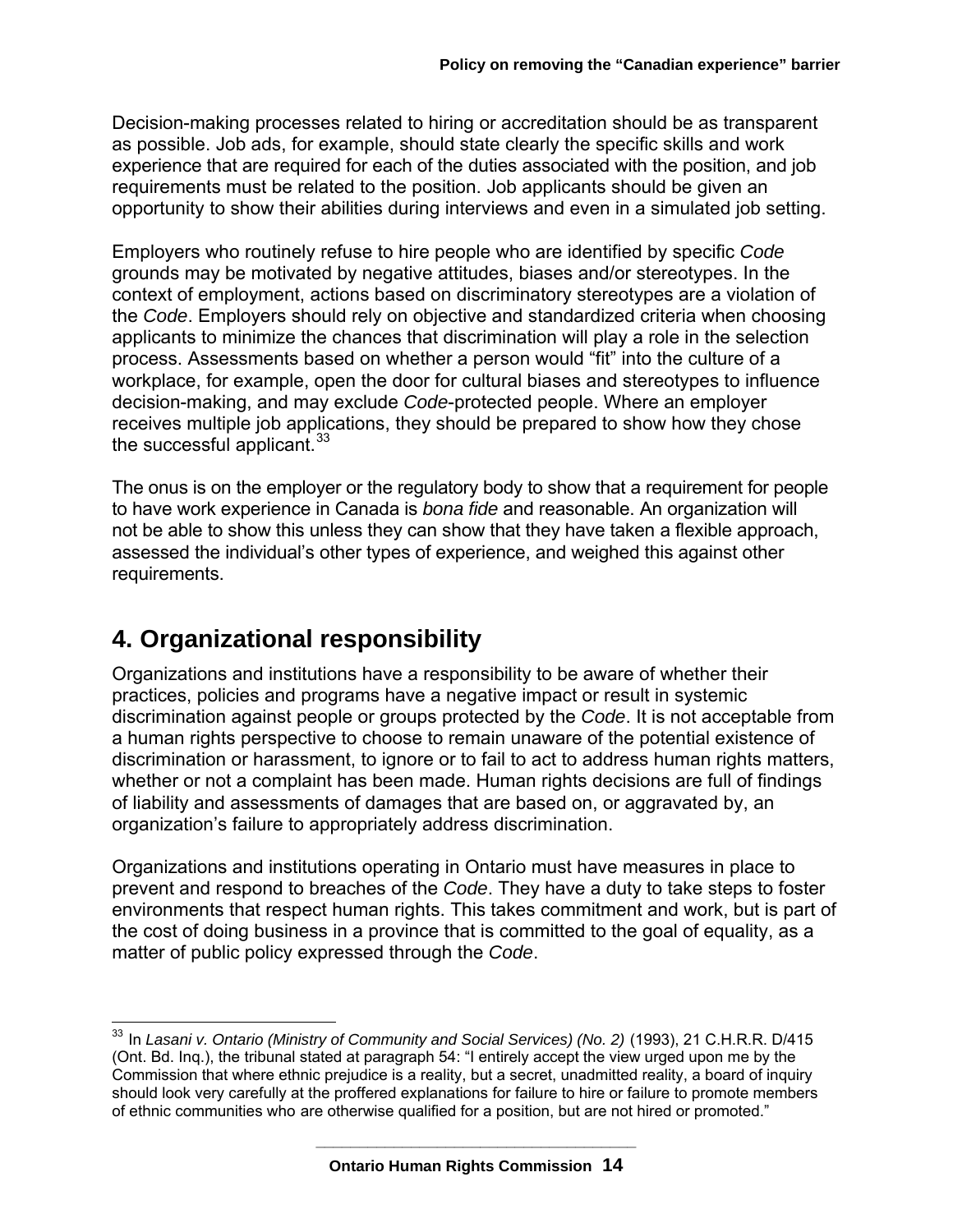<span id="page-16-0"></span>A solid organizational anti-discrimination program will have the following components $^{34}$ :

- (1) a comprehensive anti-discrimination statement and policy
- (2) proactive, ongoing monitoring
- (3) implementation strategies, and
- (4) evaluation.

The Supreme Court of Canada has made it clear that systems must be designed to include all persons.<sup>35</sup> The ethno-racial diversity that exists in Ontario should be reflected in the structure of employment and accreditation programs and practices. An organization must make sure its practices create inclusiveness, instead of merely making exceptions to allow individuals to fit into an existing system. Barriers should be prevented at the design stage, including when developing job descriptions and/or job or accreditation requirements. In established systems, organizations should be aware of the possibility of systemic barriers and actively seek to identify and remove them.

**Example:** A major banking institution wants to make sure that biases in favour of Canadian experience do not infiltrate the job competition process. As a precautionary measure, the bank does not include a question about "country of origin" on its job application form.

**Example:** An accounting firm stipulates that an applicant must be a designated accountant, rather than saying that the applicant must be a member of the CA, CMA, or CGA (local designations that would exclude most foreign-trained accountants).

To make sure they are complying with their duties under the *Code*, employers and regulatory bodies should be familiar with and follow the best practices chart set out earlier in this policy. These best practices will help to make sure that newcomers do not experience discriminatory barriers in their job searches or in the accreditation process, and that they can access employment that best uses their skills and qualifications.

#### **5. Conclusion**

The OHRC's position is that a strict requirement for "Canadian experience" is discriminatory on its face and can only be used in limited circumstances. The onus will be on employers and regulatory bodies to show that a requirement for prior work experience in Canada is a *bona fide* requirement, based on the legal test set out in this policy. Employment and accreditation requirements should be clear, reasonable, genuine and directly related to performing the job.

<sup>&</sup>lt;sup>34</sup> For more detailed information on preventing and responding to racial and race-related discrimination, see section 7 of the OHRC's *Policy and Guidelines on Racism and Racial Discrimination*, available online at: www.ohrc.on.ca/en/policy-and-quidelines-racism-and-racial-discrimination.

at: *Withermoldines-racism-and-guidelines-racism-and-guidelines-mand-Grismer, supra***, note 26 at 880 (in the 35** *Meiorin, supra, note 25 at 38* **(in the** context of disability).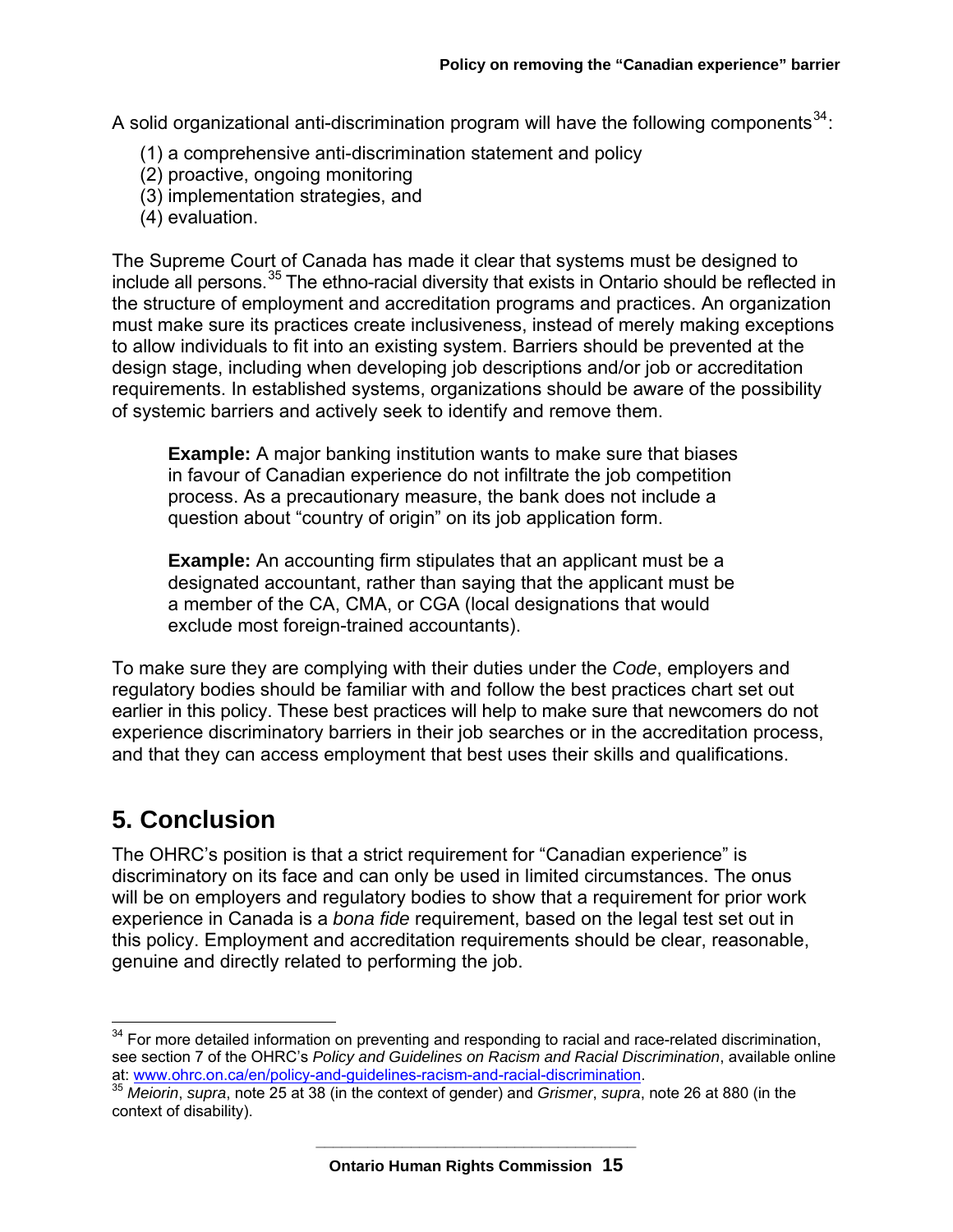The Ontario *Human Rights Code* prohibits employment and professional association membership requirements that may have an adverse effect on people based on *Code*  grounds, including race, ancestry, colour, place of origin and ethnic origin.

Newcomers should be able to access job opportunities that match their education, skills and experience, and be given the opportunity to contribute meaningfully to their new homeland. Businesses that welcome and invest in newcomers will benefit from the skills and rich experience they have to offer, and will enhance their ability to compete in the modern global economy. Canada as a nation benefits from the contributions of immigrants – and it needs these contributions to ensure its future economic growth and competitiveness.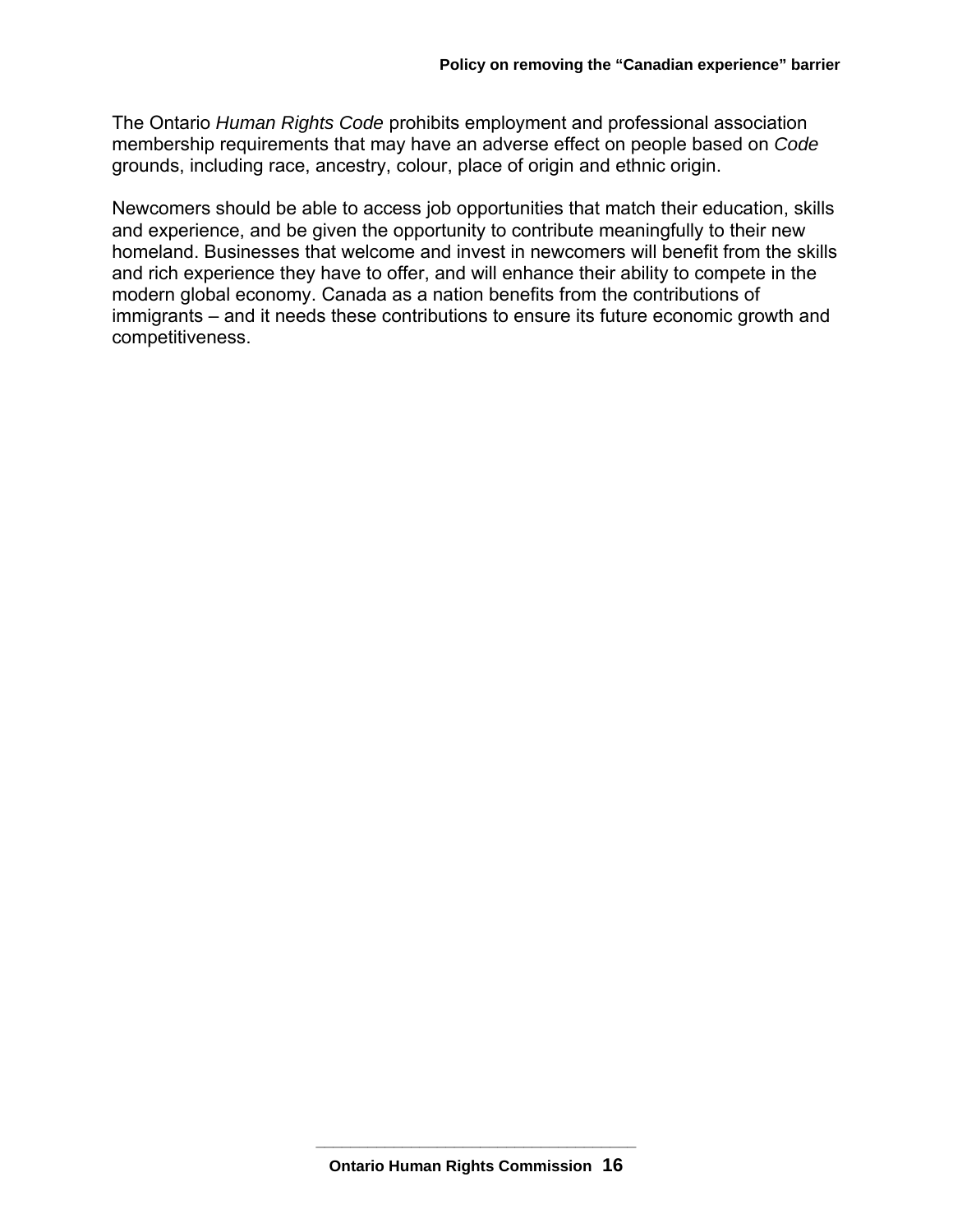### <span id="page-18-0"></span>**Appendix A: Purpose of OHRC policies**

Section 30 of the Ontario *Human Rights Code* authorizes the OHRC to prepare, approve and publish human rights policies to provide guidance on interpreting provisions of the *Code*. The OHRC's policies and guidelines set standards for how individuals, employers, service providers and policy-makers should act to ensure compliance with the *Code*. They are important because they represent the OHRC's interpretation of the *Code* at the time of publication. <sup>36</sup> Also, they advance a progressive understanding of the rights set out in the *Code.* 

Section 45.5 of the *Code* states that the HRTO may consider policies approved by the OHRC in a human rights proceeding before the HRTO. Where a party or an intervenor in a proceeding requests it, the HRTO *shall* consider an OHRC policy. Where an OHRC policy is relevant to the subject-matter of a human rights application, parties and intervenors are encouraged to bring the policy to the HRTO's attention for consideration.

Section 45.6 of the *Code* states that if a final decision or order of the HRTO is not consistent with an OHRC policy, in a case where the OHRC was either a party or an intervenor, the OHRC may apply to the HRTO to have the HRTO state a case to the Divisional Court to address this inconsistency.

OHRC policies are subject to decisions of the Superior Courts interpreting the *Code*. OHRC policies have been given great deference by the courts and the HRTO,  $37$  applied to the facts of the case before the court or the HRTO, and quoted in the decisions of these bodies.<sup>38</sup>

 $36$  Note that case law developments, legislative amendments, and/or changes in the OHRC's own policy positions that took place after a document's publication date will not be reflected in that document.

<sup>37</sup> In *Quesnel* v. *London Educational Health Centre* (1995), 28 C.H.R.R. D/474 at para. 53 (Ont. Bd. Inq.), the tribunal applied the United States Supreme Court's decision in *Griggs* v. *Duke Power Co*., 401 U.S. 424  $(4<sup>th</sup>$  Cir. 1971) to conclude that OHRC policy statements should be given "great deference" if they are consistent with *Code* values and are formed in a way that is consistent with the legislative history of the *Code* itself. This latter requirement was interpreted to mean that they were formed through a process of public consultation.<br><sup>38</sup> The Orientes

The Ontario Superior Court of Justice has quoted at length excerpts from the OHRC's published policy work in the area of mandatory retirement and stated that the OHRC's efforts led to a "sea change" in the attitude to mandatory retirement in Ontario. The OHRC's policy work on mandatory retirement heightened public awareness of this issue and was at least partially responsible for the Ontario government's decision to pass legislation amending the *Code* to prohibit age discrimination in employment after age 65, subject to limited exceptions. This amendment, which became effective December 2006, made mandatory retirement policies illegal for most employers in Ontario: *Assn. of Justices of the Peace of Ontario* v. *Ontario (Attorney General)* (2008), 92 O.R. (3d) 16 at para. 45. See also *Eagleson Co-Operative Homes, Inc.* v. *Théberge,* [2006] O.J. No. 4584 (Sup.Ct. (Div.Ct.)) in which the Court applied the OHRC's *Policy and Guidelines on Disability and the Duty to Accommodate*, available at: [www.ohrc.on.ca/en/resources/Policies/PolicyDisAccom2](http://www.ohrc.on.ca/en/resources/Policies/PolicyDisAccom2)